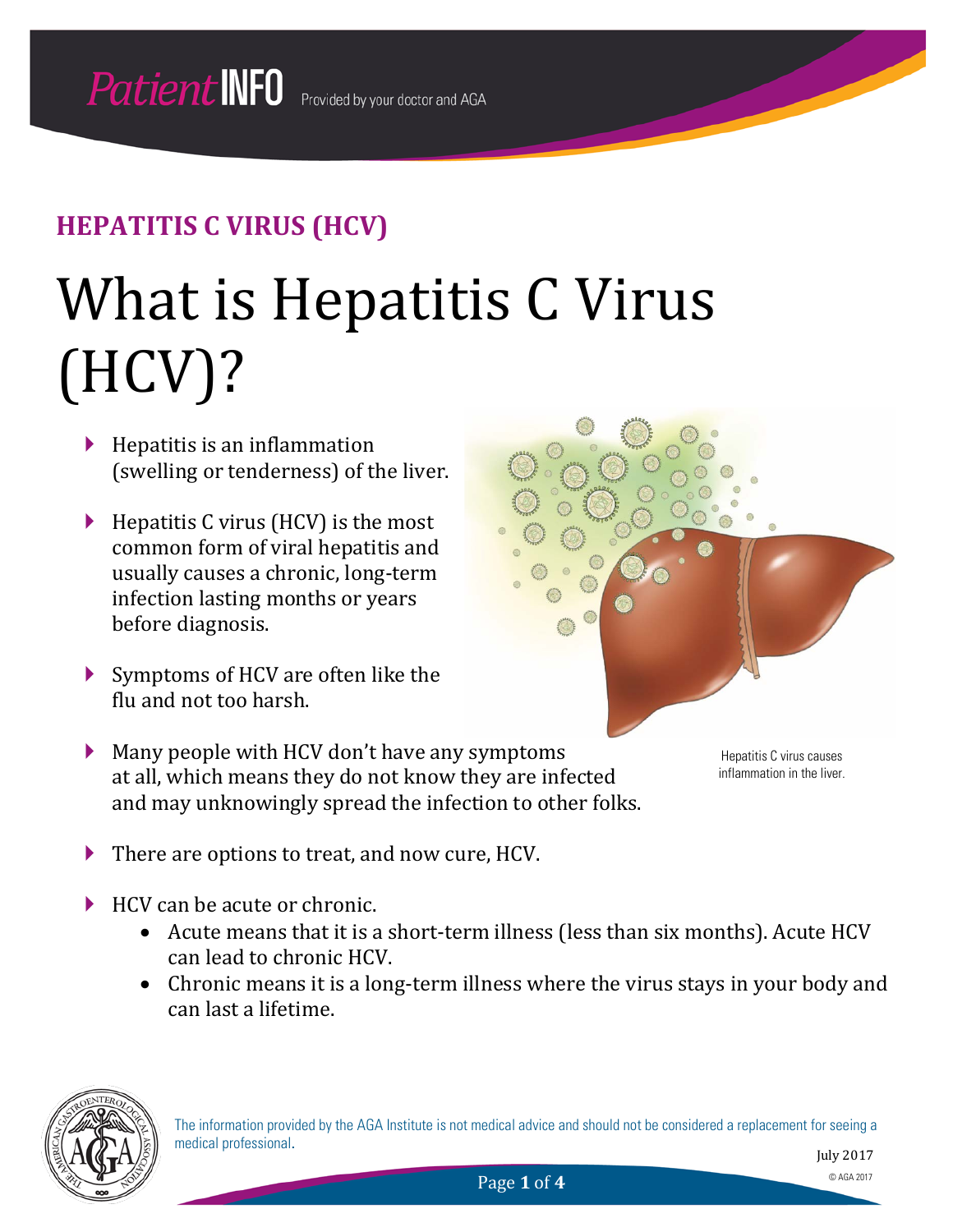## **Patient INFO** Provided by your doctor and AGA

- If inflammation of the liver lasts at least six months or longer, it is called chronic HCV.
	- Chronic hepatitis C can lead to scarring of the liver, also known as cirrhosis. Cirrhosis can lead to liver failure if not controlled.
- $\blacktriangleright$  There is no vaccine to prevent HCV at this time.
- About 3.5 million people in the U.S. have chronic HCV.
- People born from 1945–1965 are five times more likely to have HCV.
	- If you were born within this time frame, talk to your doctor about getting tested.

#### **How Does Hepatitis C Spread?**

- $\blacktriangleright$  HCV is spread through a carrier, which is someone who has the virus in his or her blood.
	- A carrier may or may not have symptoms of HCV.
- Since the virus is in the blood, it can spread through exposure to blood or, rarely, bodily fluids of a carrier. This can happen through:
	- IV drug use.
	- Contaminated needles.
	- Being born to a mother with HCV.



The Liver

- The liver is one of the most important organs in your body.
- It weighs about three pounds.
- It sits in the upper right side of the torso, below the ribs.
- The liver:
	- Makes bile.
	- Cleans alcohol and poisons from your system.
	- Stores certain vitamins, minerals, sugars and iron.
	- Filters and detoxifies chemicals in what you eat, breathe and absorb through the skin.
	- Regulates fat stores and controls the making and release of cholesterol.
	- Kills poisonous substances.
	- Changes the food you eat into energy, clotting factors, immune factors, hormones and proteins.
	- Breaks down drugs and medications.



The information provided by the AGA Institute is not medical advice and should not be considered a replacement for seeing a medical professional.

Page 2 of 4 © AGA 2017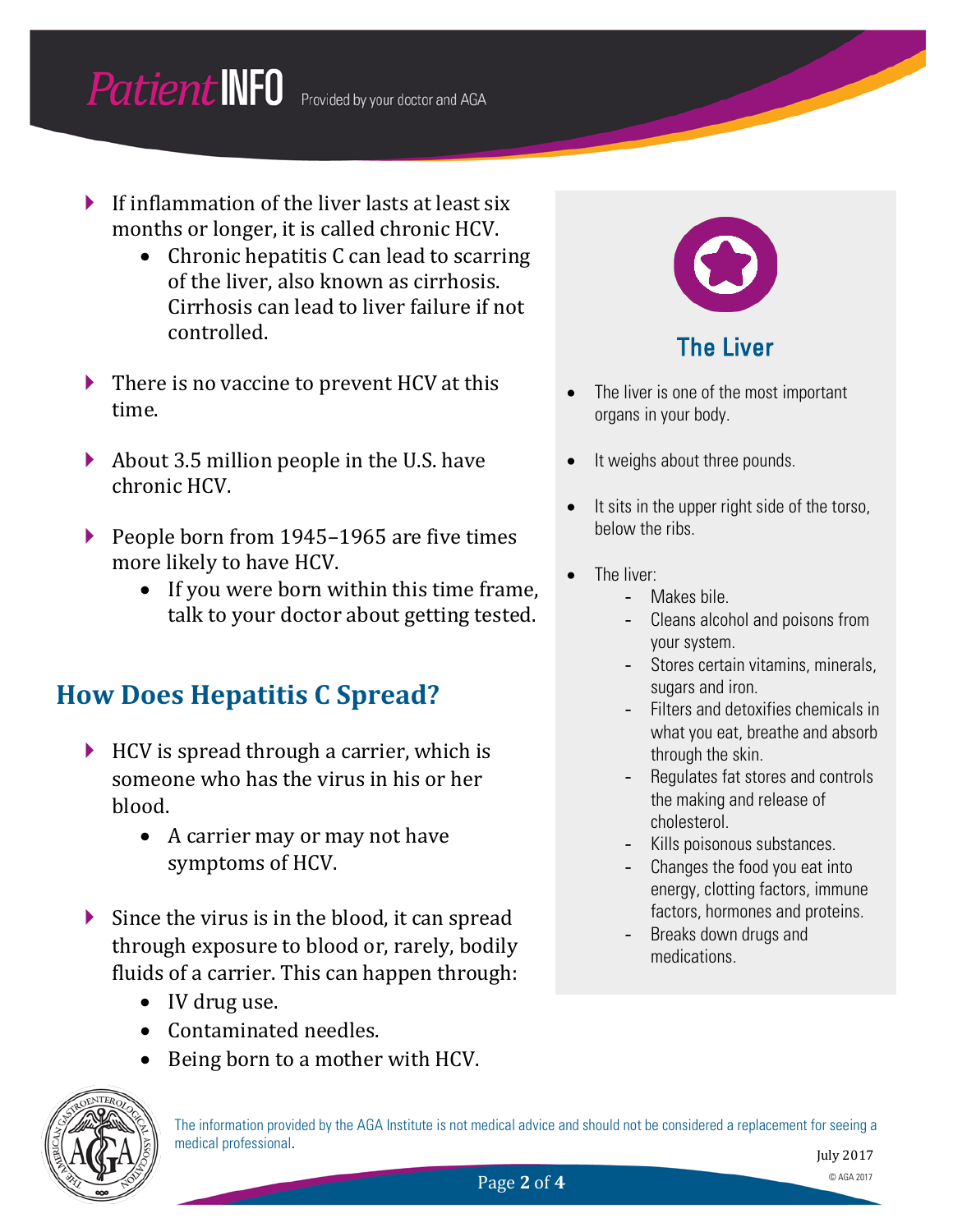- Less often, it can be spread through:
	- High-risk sexual behavior (especially if you are HIV positive). - Women with HCV should avoid sex during menstruation.
	- Sharing personal care items that could have a carrier's blood, such as razors, toothbrushes, communal tattoo needles and unsterilized manicure and pedicure tools.

**Note:** *Prior to 1992, there was no screening of HCV at blood banks and it was more common to spread through blood transfusions. Blood banks now screen blood to ensure the safety of the blood supply. This has greatly reduced the number of HCV cases from transfusions.*

### **HCV is** *not* **spread through:**

- $\blacktriangleright$  Sharing eating utensils.
- Food or water.
- Coughing or sneezing.
- ▶ Touching, such as hugging, kissing or holding hands.

Breastfeeding.

#### **Who Is at Risk for Hepatitis C?**

- Injection-drug users (past or current).
- People who received donated blood or organs before 1992 (when screening for HCV began).
- People who received clotting factor concentrates before 1987.
- People who are on long-term hemodialysis.
- Health workers who may get a needle stick from HCV-positive blood.
- Children born to HCV-positive mothers.

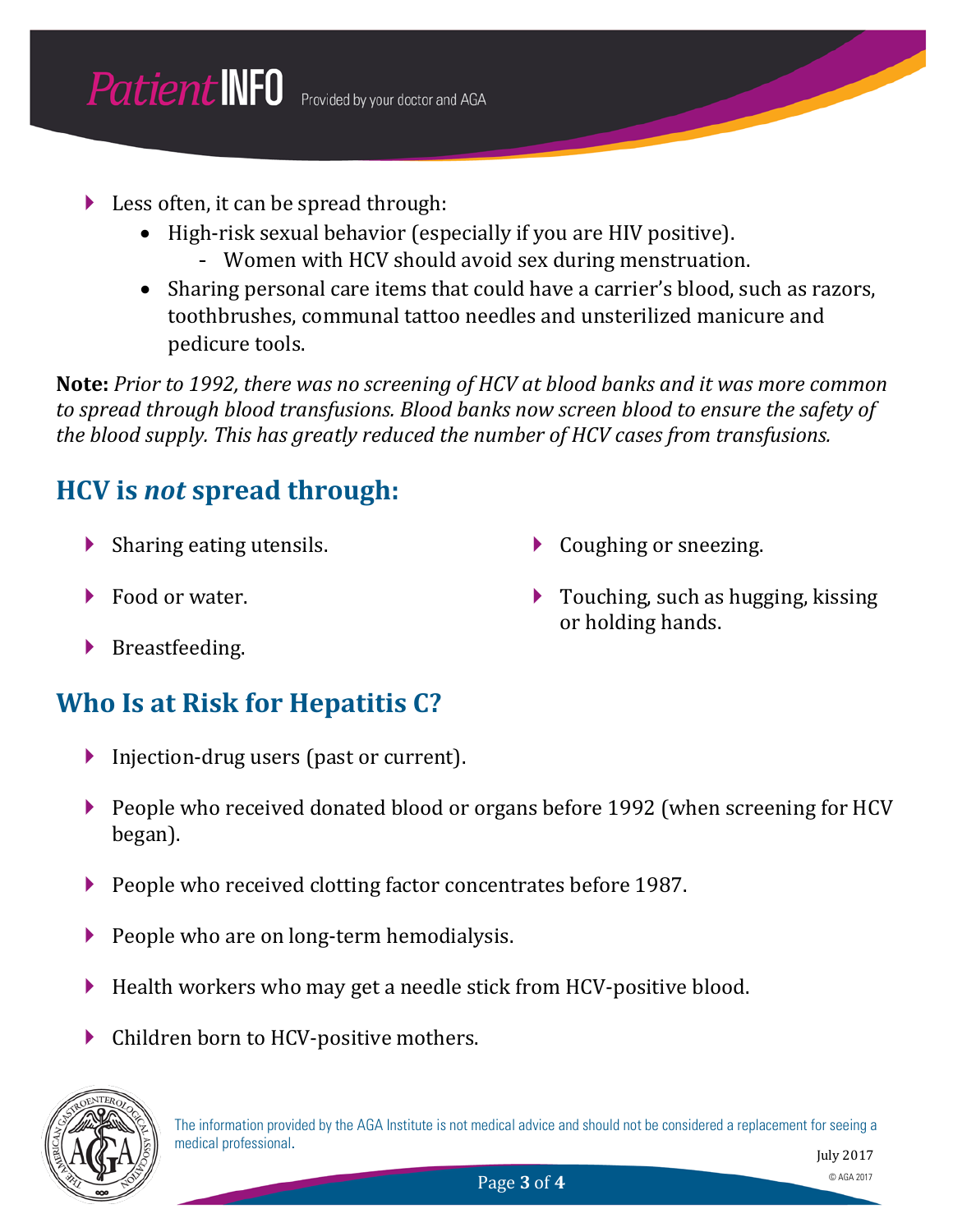- People who get a tattoo in an unregulated setting.
- Patients with HIV.
	- Co-infection of HCV in patients who are HIV positive is common.
	- About one-quarter of patients who have HIV also have HCV.
	- About 50 to 90 percent of HIV-infected injection-drug users also have HCV.
	- HCV virus infection is worse in patients with HIV.



The information provided by the AGA Institute is not medical advice and should not be considered a replacement for seeing a medical professional.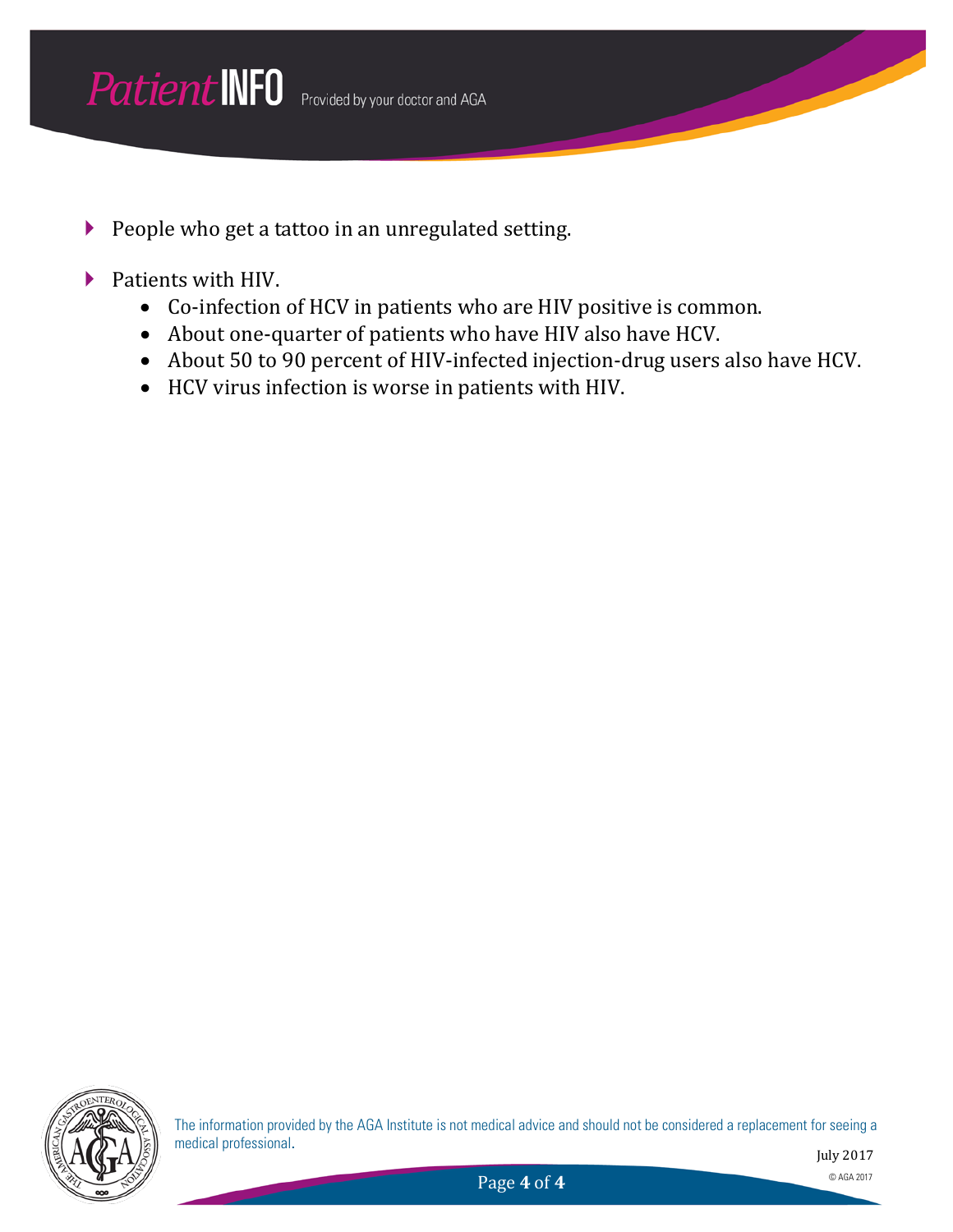## Symptoms

Many cases of hepatitis C virus (HCV) are not found, because there are no symptoms or the symptoms are vague and may seem like the flu. Symptoms may start from two weeks to six months after exposure, though the average is six to seven weeks.

Some people with HCV may have:

- Fatigue (feeling weak or tired).
- Nausea.
- Throwing up.
- Diarrhea (loose stool).
- Belly pain.
- Muscle and joint aches.
- Changes in the color of urine and stool.
- Jaundice (when your skin and/or the whites of your eyes turn yellow). Jaundice may also cause itching.

*If you were born between 1945 and 1965, the CDC advises you get tested, even if you don't have any symptoms.*



The information provided by the AGA Institute is not medical advice and should not be considered a replacement for seeing a medical professional.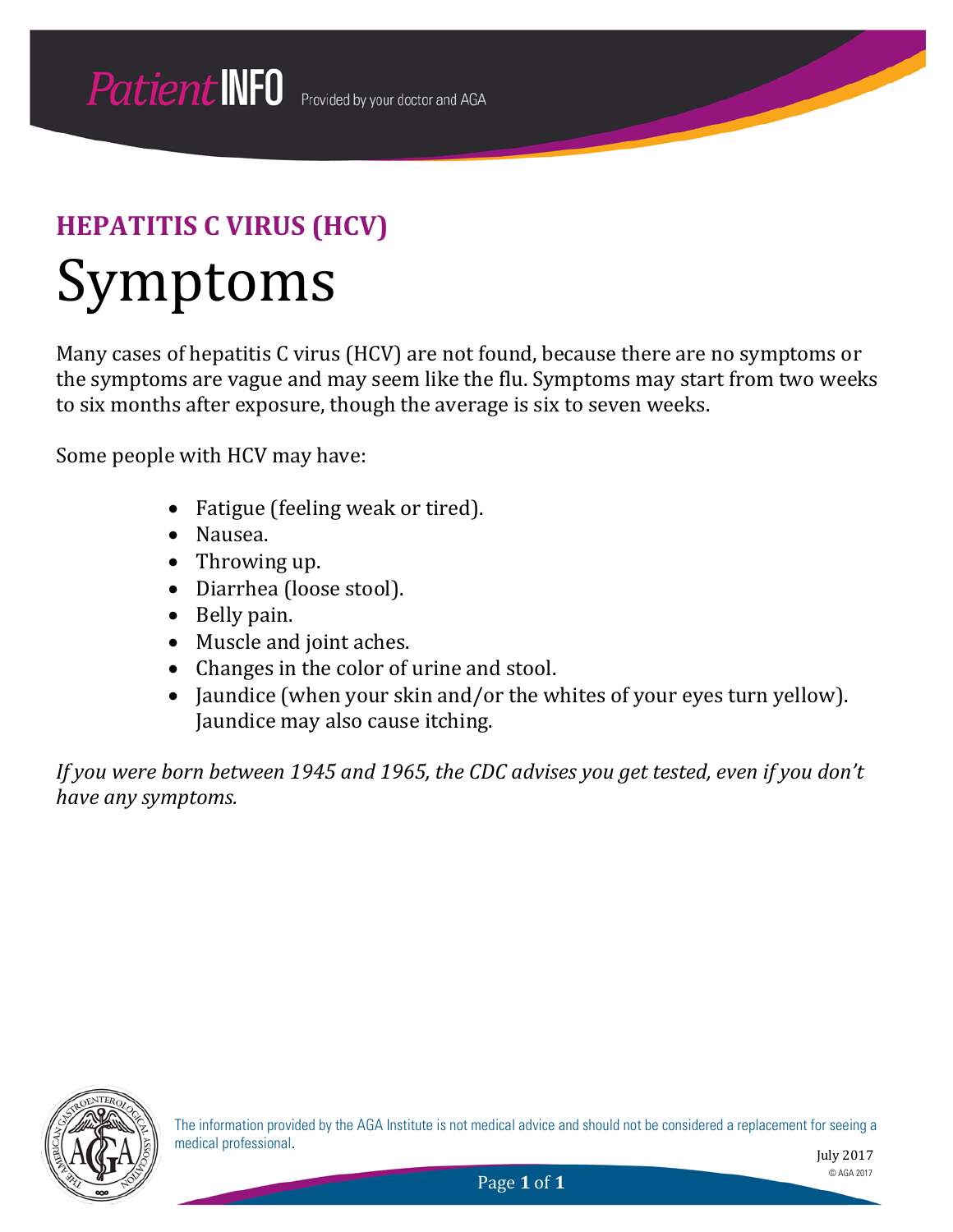## Getting Tested

If you are having symptoms and are at risk for hepatitis C virus (HCV), your doctor will:

- Take your medical history.
- Do a physical exam.
- Order blood tests.
	- Many blood tests are used to look for HCV, so your doctor may choose to do one or many at once.

#### **You Should Get Tested for HCV If:**

- You were born between 1945 and 1965.
- You have abnormal liver blood test results.
- You work in a place where you were exposed to blood through a needle stick or another sharp object.
- You have HIV.
- You use or used to use injection drugs (even if it was just once).
- You got a blood transfusion or an organ transplant before July 1992.
- You were treated for a blood clotting issue before 1987.
- You are on hemodialysis treatment long-term.
- You have a sexual partner that is HCV infected.
- Your mother has had HCV.
- You have snorted street drugs.
- You have a "street" tattoo.
- You have been in prison or incarcerated.
- Your spouse or household contacts have HCV.
- You have signs of liver disease.

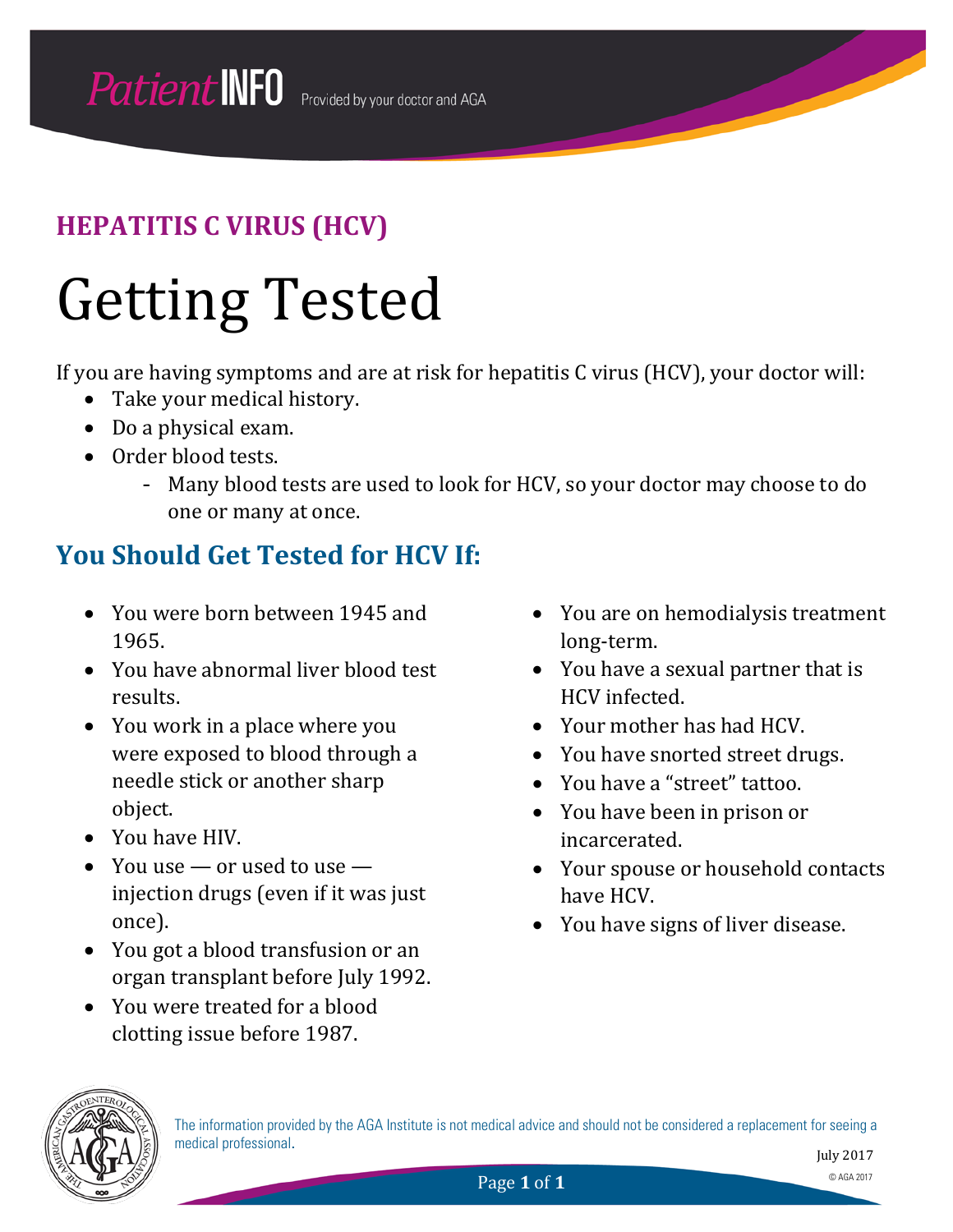## Treatment

The purpose of hepatitis C virus (HCV) care is to prevent the development of cirrhosis (scarring of the liver), complications from cirrhosis, need for liver transplantation, liver cancer and early death. Right now, there is no vaccine to prevent HCV.

Lately, though, many new drugs have been approved for hepatitis C infection and there are many more drugs that are coming in the next few years. This will lead to cure many patients who have HCV.

• About 15–20 percent of people with HCV will clear the virus from their bodies without treatment and will not get a chronic (lifelong) infection. Experts are not sure why this happens for some patients.



• Most patients will have chronic HCV infection.

A variety of drugs that work in different ways are used together to treat HCV so that the virus can be attacked in different ways to increase your chance of a cure. Your gastroenterologist or liver specialist, called a **hepatologist**, will help guide you through complex treatment options.

#### **Injected Pegylated Interferon and Oral Medication (Ribavirin):**

- In the past, this was the widely used treatment for HCV.
- Patients stay on these drugs for 24–48 weeks.
- It only cures 20–40 percent of patients and is associated with significant side effects.

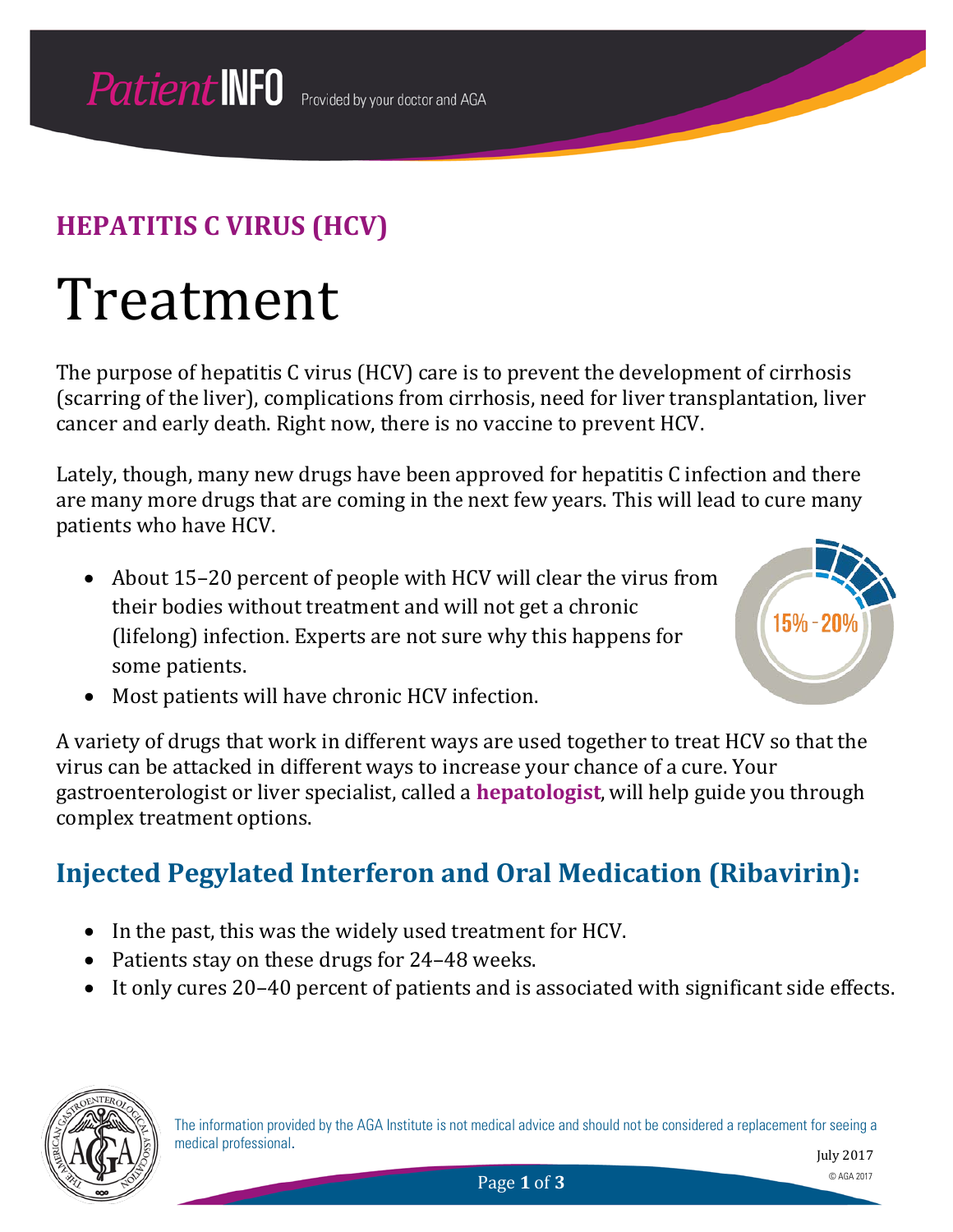### **Protease Inhibitors, NS5A Inhibitors, Polymerase Inhibitors:**

- These are newer option to care for HCV. They are sometimes called direct-acting antivirals (DAA).
- These treatments do not use interferon.
- Patients stay on these for 12-14 weeks.
- Most cases on these treatments have a greater than 90 percent chance of cure.
- Patients on these have fewer side effects, are better tolerated and have much better success rates than earlier treatments.
- These drugs are very high priced and not all health plans cover them.

#### *Examples of HCV drugs:*

- Peginterferon
- Ribavirin
- Elbasvir
- Grazoprevir
- Ledipasvir
- Sofosbuvir
- Velpatasvir
- Paritaprevir
- Ritonavir
- Ombitasvir
- Dasabuvir
- **Simeprevir**
- Daclatasvir

#### **No two patients with HCV infection are exactly the same, so each will need an individualized care plan based on certain things, such as:**

- The type of HCV.
	- There are six genotypes of HCV infection. Most HCV patients in the U.S. have genotype 1 (1a or 1b).
	- A lab test can be ordered to find out a patient's genotype.
- Treatment with other drugs that did not work.
- Scar tissue in the liver (called fibrosis) or cirrhosis (full-blown fibrosis). This can sometimes be found with a liver biopsy (taking a small piece of tissue to look at under a microscope), or other noninvasive studies, such as labs or special ultrasound.



The information provided by the AGA Institute is not medical advice and should not be considered a replacement for seeing a medical professional.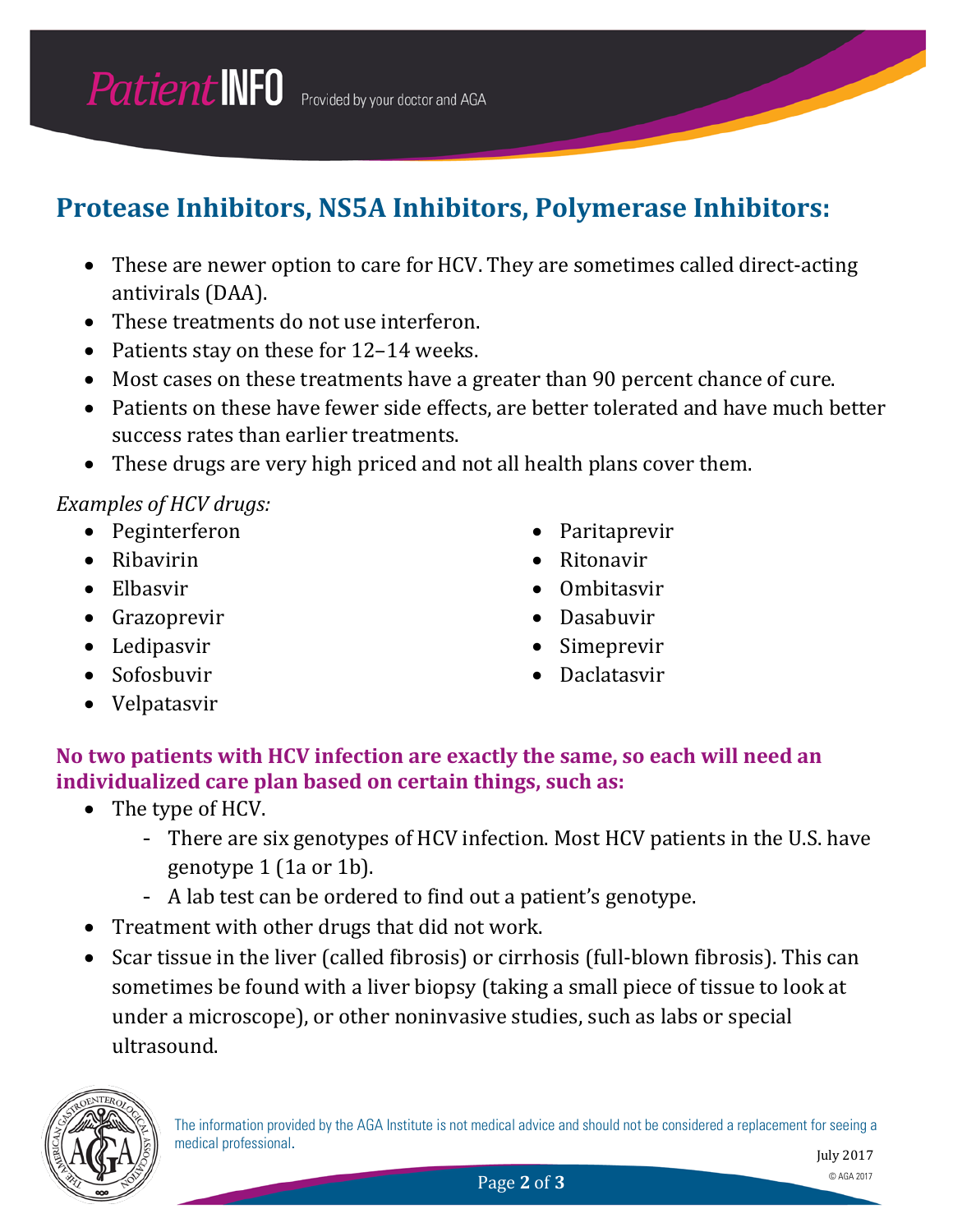- Complications from cirrhosis that can lead to higher risk of liver failure and early death without liver transplantation.
- Prior liver transplantation for HCV infection.
- Potential for drug allergy or drug-drug interaction.
- Other conditions, such as liver disease, renal disease, HIV, diabetes, psychiatric history or pregnancy.

**Note:** *Active drug abuse or participation in a methadone treatment program does not limit a patient's chance to be treated for HCV infection.*

#### Hepatitis C Virus – What to Know:

- $\blacktriangleright$  Hepatitis is an inflammation (swelling) of the liver.
- $\blacktriangleright$  Hepatitis C virus (HCV) is the most common form of viral hepatitis.
- Symptoms may seem like the flu. Some people may not have any symptoms.
- HCV is spread through the blood of a carrier, or someone who has the virus.
- There are many treatments, and even some cures, for HCV.
- People born between 1945 and 1965 are five times more likely to have HCV. If you were born in this time frame, talk to your doctor about getting tested.



The information provided by the AGA Institute is not medical advice and should not be considered a replacement for seeing a medical professional.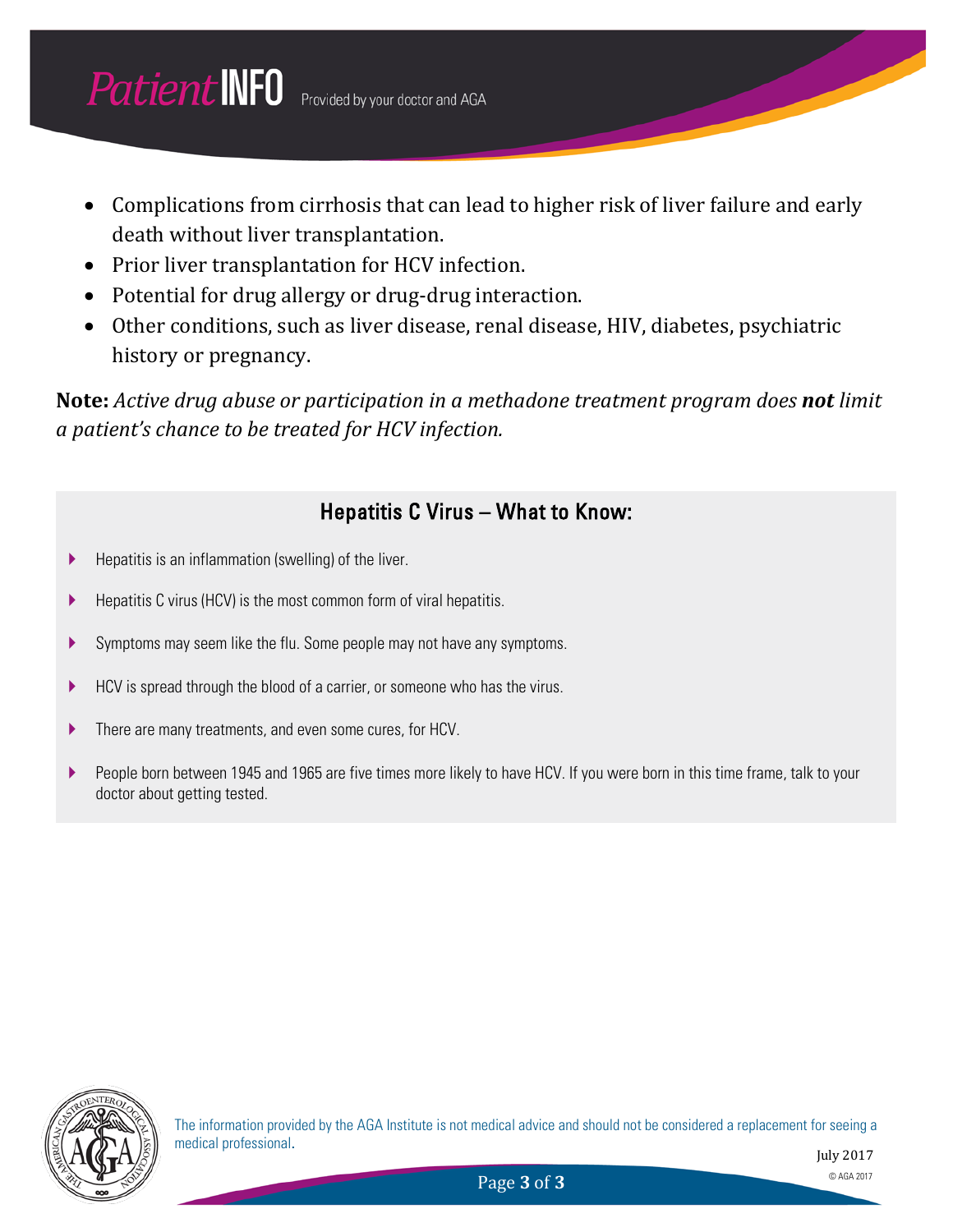# Living with Hepatitis C Virus (HCV)

Some tips for people with chronic hepatitis C virus (HCV):

- Check in with your doctor as needed, such as when you start a new medication.
- Get tested for HIV, hepatitis A and B.
- Get vaccinated against hepatitis A and B.
- People who are also HIV positive should use condoms to help prevent transmission.
- Discuss HCV status with your sexual partner.
- Cover all wounds to prevent blood exposure.
- Do not drink alcohol.
- Exercise will depend on the how tired or weak you may feel from HCV. If you have the energy, there are no limits to the amount or type of exercise that can be performed.
- Eating a nutritious, well-balanced diet can be helpful.